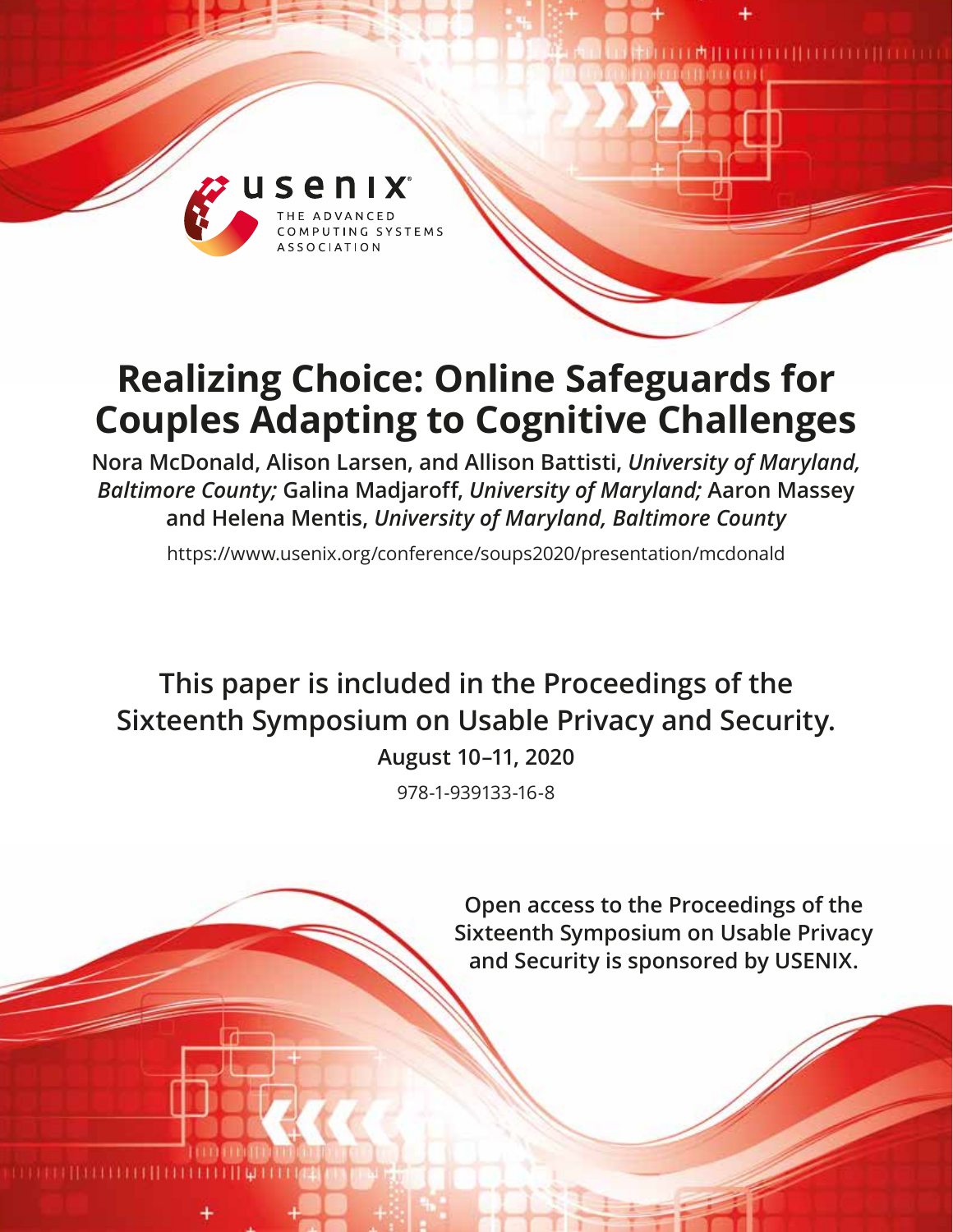# **Realizing Choice: Online Safeguards for Couples Adapting to Cognitive Challenges**

Nora McDonald, *University of Maryland, Baltimore County (UMBC)* Alison Larsen, *UMBC* Allison Battisti, *UMBC* Galina Madjaroff, *University of Maryland.* Aaron Massey, *UMBC* 

Helena Mentis, *UMBC* 

## **Abstract**

This paper investigates qualitatively what happens when couples facing a spectrum of options must arrive at consensual choices together. We conducted an observational study of couples experiencing memory concerns (one or both) while the partners engaged in the process of reviewing and selecting "Safety Setting" options for online activities. Couples' choices tended to be influenced by a *desire to secure shared assets*through mutual surveillance and a *desire to preserve autonomy* by granting freedom in social and personal activities. The availability of choice suits the uneven and unpredictable process of memory loss and couples' acknowledged *uncertainty about its trajectory,* leading them to anticipate changing Safety Settings as one or both of them experience further cognitive decline. Reflecting these three decision drivers, we conclude with implications for a design system that offers flexibility and adaptability in variety of settings, accommodates the uncertainty of memory loss, preserves autonomy, and supports collaborative management of shared assets.

#### **1. Introduction**

While having choice may enable people to identify more avenues for securing their privacy and safety online, scholars worry that this could create a false sense of agency [2]. With the flood of Internet of Things (IoT) and mobile devices, our digital records are increasingly being mined in ways that expose us to unprecedented theft [31]. "Notice and choice" models are not only insufficient to our information age [11]; they may also promote a fallacy of individual control [20] while subverting the role of collaborative oversight [5].

This issue is even more pronounced for an aging population subject to cognitive challenges. As dementia slowly becomes a global epidemic, it is estimated that the condition will affect roughly 115 million by the year 2050 [13]. Alzheimer's dementia is a common cause of age-associated memory loss, though not the only one [30, 37, 44]. Although the prevalence of Alzheimer's in the United States may vary quite a bit [37],

recent estimates suggest that over five million people in the United States suffer from the disease [14, 41].

In addition to producing serious deficits in quality of life for those who experience it, memory loss takes an enormous emotional and economic toll on over 16 million unpaid caregivers in the United States every year [9]. Those are people to whom much of the responsibility for the support of safe online activities on social networks, email, and banking and shopping sites falls [6, 25, 36]. Yet, informal caregivers may feel they cannot adequately regulate online practices, which in turn may lead them to restrict online activities for cognitively-challenged partners (or cognitively challenged family members) in a way that may do further harm to the individual [29, 36].

Tools are emerging that help people seemingly exert more control over their networked privacy and security settings, exist more ephemerally on their social networks [45], and delete browsing and other location data [4]. But managing one's own privacy-related stress and sense of helplessness is difficult [8], to say nothing of the stress and helplessness those struggling with memory impairment (and those struggling to safeguard them) may experience. Having an intermediary assist in negotiating this space, such as one's spousal partner, may be useful, but it also creates new and complex interpersonal and cooperative challenges. It may also require more data generation and storage and less privacy in order to allow partners to retrace the digital steps of those with memory impairment. Better understanding of how safeguards are negotiated with respect to privacy between partners will allow us to design better technology solutions.

Because we wanted to capture how Negotiation Partners (NPs) manage the sociotechnical challenges of choosing online safety settings in the face of cognitive challenges, we sought out individuals who had concerns about their memory, or the memory status of their loved one, and also had associated concerns about their safety online. We presented NPs with a "Safety Settings" web page that offered a choice of safety-enhancing browser extensions to help the partners manage online activities. Our findings are that NPs generally chose the security options that were less overbearing and created more agency for both of them, but in making these decisions, took account of context in a customized way, depending on a number of factors. First, NPs' choice of Safety Settings is influenced by both their desire to secure

.

Copyright is held by the author/owner. Permission to make digital or hard copies of all or part of this work for personal or classroom use is granted without fee.

*USENIX Symposium on Usable Privacy and Security (SOUPS) 2020*. August 9 -- 11, 2020, Virtual Conference.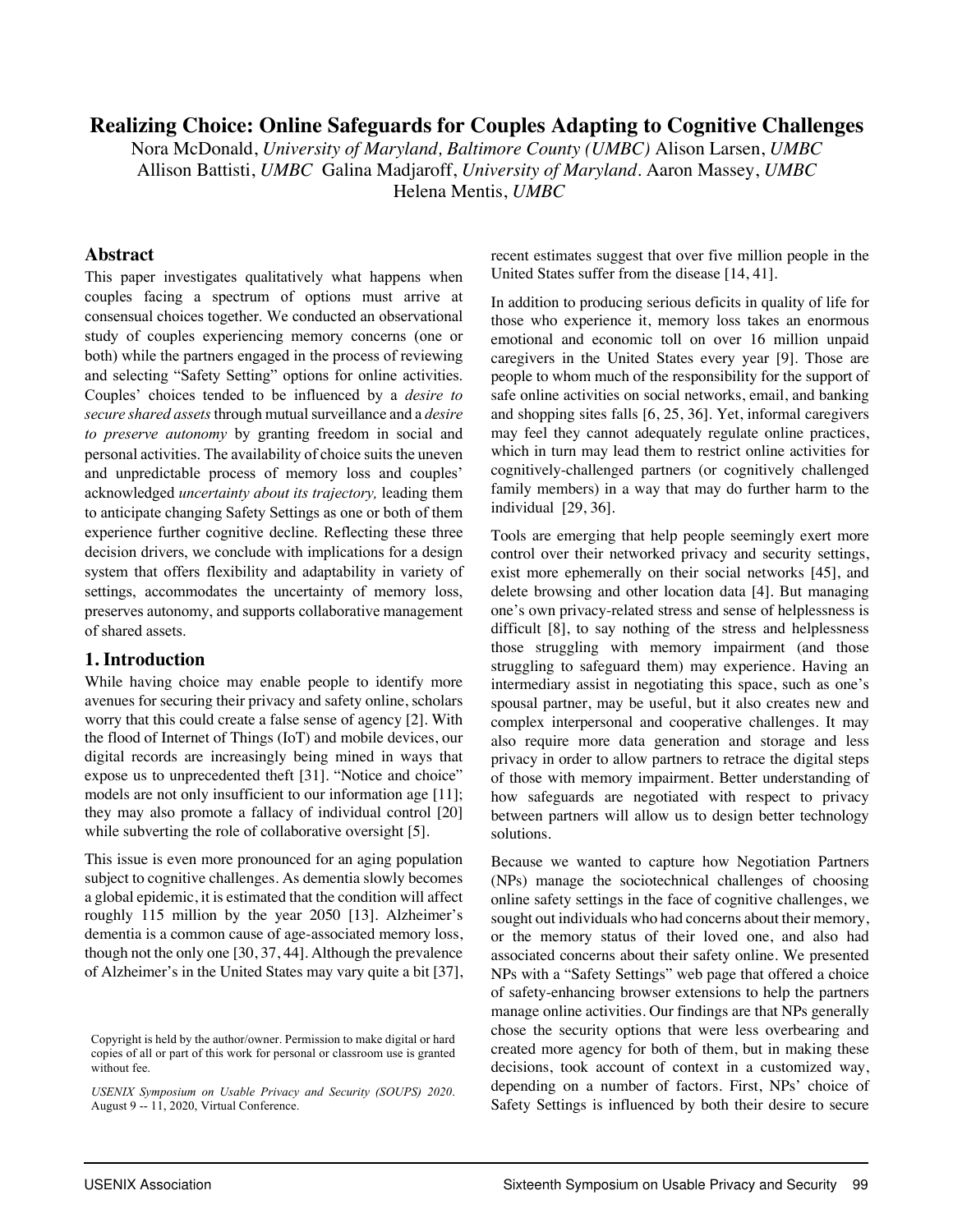shared assets and their individual and collective technology habits and preference (e.g., one has a system for passwords, the other doesn't). Second, their perceived concerns are rooted in a desire to preserve autonomy wherever possible. The importance of choice is heightened by a desire to develop a strategy that serves memory-challenged partners on their own terms, accommodating the degree of memory loss as well as their lifestyle and baseline technology aptitudes and needs. Third, NPs acknowledge the unpredictability of memory loss and the fluidity of their shifting memory-related roles. This sensitivity to the uncertain course shapes their approach to selecting safety settings: they tend to think of these settings as conferring benefits on both partners. Further memory loss motivates their desire for an adaptive system that poses a variety of choices.

Our paper makes the following contributions. First, we establish that key factors driving choice (securing shared assets, autonomy, and fluidity or instability of roles) are favorable to collaborative approaches to cybersafety. Second, we demonstrate how uncertainty in the context of memory loss is well aligned with choice. Third, our work highlights the need for designs that balance autonomy with collaborative protection of shared assets and risk. In the related work section that follows, we consider individual choice and service provider models as well as studies of memory concern and technology to situate our study. We then describe our study design and findings, and we conclude with recommendations for future work and design.

# **2. Related Work**

## **2.1. Framing of user choice and service provider paradoxes**

Our current internet service provider model is built on the idea that, as long as users are given a choice about whether or not they want to provide data, they are sufficiently protected. Even while scholars have long since acknowledged that "notice and choice" is woefully insufficient [10, 42], there is also recognition that, from a regulatory perspective, the model is here to stay [19]. Technology designers have begun incorporating "notice and choice" style privacy into the engineering process [38, 40], often with the encouragement of regulators [12]. For the foreseeable future, users of information systems must be able to make meaningful choices to manage their privacy.

Many companies, however, are choosing to bury privacyfocused options in so-called dark patterns that users are unlikely to be aware of, or able to defend against [18]. Others simply count on framing privacy choices to encourage wellknown paradoxical user behavior in making privacy choices [1]. The privacy community may be unanimous in believing that users cannot, nor should not, be required to read privacy policies. The result is that "choice" has become a dubious concept [46]. The "choice" envisioned 50 years ago by regulators is now rather illusory.

This environment does not bode well for older, cognitively impaired individuals who may be dependent on their partners for privacy and security. Some scholars have observed that couples are making privacy and security decisions jointly, rather than, as most systems assume, individually. Recognition of actual information practices must result in reevaluation of the designs and assumptions that led to them. For example, password sharing practices have been studied in some detail [23, 39], leading to meaningful changes in policy [17].

Shared oversight may be a solution to joint management, but it too has problems. Acquisti et al. [2] identify three themes in surveying the privacy literature to address this question, notably taking up the issue of choice as a third constellation in which users have merely the *illusion of choice* due to subtle machinations that enhance or stifle privacy concerns. Those overarching vulnerabilities raise interesting questions. When a partner is making privacy decisions on behalf of a dyad, are they any better-equipped to see realistic options? Is it realistic to think of them as a bulwark that further fortifies the other user (or both of them) against manipulations?

There is an inherent paradox introduced by security. Measures taken to enhance it sometimes, though not always, have the effect of limiting privacy. Typically, a service provider who affords the platform, tools, and policies, organizes and monitors our data to prevent its misuse. They provide, for example, protection against scams or data theft. But the notion of couples exercising surveillance over one another is unique, even if there are corollaries, because these attempts to exercise protection fall outside normative models of privacy. Analogs like the monitoring of children and survivors of intimate partner surveillance/violence (IPS/V) usefully apply and are discussed in the next section. The caregiver who is theoretically tasked with taking on some of the burden of oversight of privacy and security must also oversee the couple's mutual security, which is to say, they are functioning in some ways like the service provider.

## **2.2. Finding a balance: safety versus surveillance**

Theories like boundary regulation [3], the privacy paradox [24], and contextual integrity [32] have usefully described how individuals and communities manage privacy. Yet, what of couples trying to manage their privacy and security collaboratively? While privacy is an important value (though arguably not fully addressed by these theories), it is complicated by the desire to provide autonomy to individuals who are losing their memory. Boundary regulation [3, 35] assumes that the individual has the power and privilege to regulate access to the self, which individuals suffering from memory loss may not. Moreover, it assumes that regulating access to the self is the path to autonomy, when in fact, giving up some unedited activity (or sharing it with a partner or caregiver) may be what is required to gain autonomy.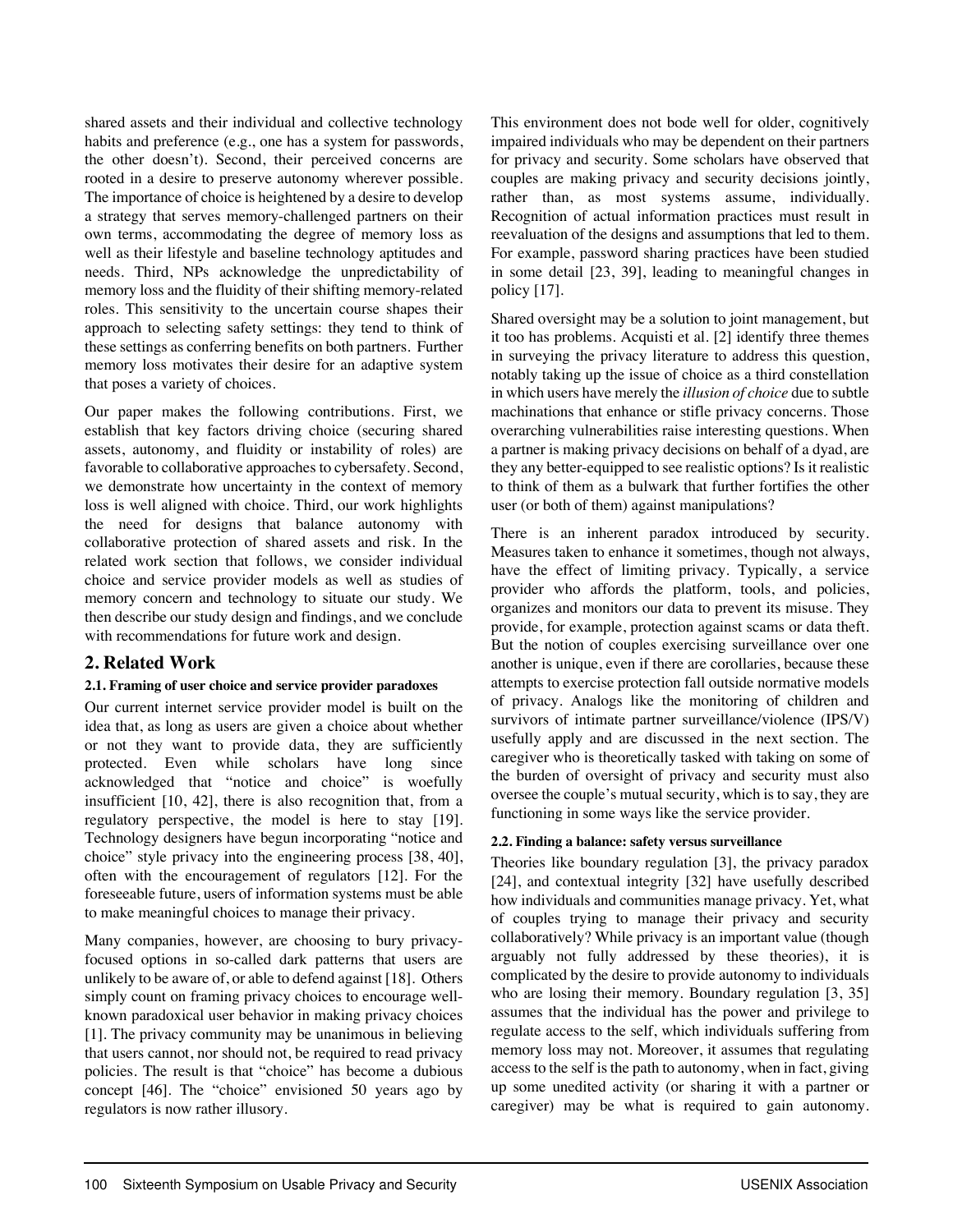Sometimes guardrails that introduce some type of oversight or surveillance may be the only approach that is both safe and empowering.

These checks and balances exist for other unique vulnerable groups, like children experiencing parental monitoring, who may find it restrictive and harmful [16]. There are also concerns, in this realm, that networked surveillance tools, some of which are used in parental monitoring [33], are also being adopted by those who perpetrate IPV and IPS [15, 43]. Parental monitoring and IPV/S are not the same as safety for elderly NPs with memory concerns, but arguably developers should be responsible for the intended uses *and actual uses* of technologies [33]. Our research attempts to understand the extent to which NPs are bound by these systems, how decisions are being made and by whom, what terms are acceptable, and whether or not NPs have concerns about surveillance. Unlike parental monitoring or IPS/IPV, the need to regulate a partner's activities is theoretically premised on a need to safeguard shared data and data linkage while maintaining autonomy. But like child monitoring, and maybe IPS/IPV, these monitoring activities nevertheless invite non-normative models for thinking through the problem, precisely because of dual use risks and vulnerability.

Couples where one or both has undiagnosed memory loss or MCI exemplify a unique cybersecurity and privacy problem. They may be even a discursive element in some areas of privacy studies because, for the sake of their cybersecurity, certain aspects of their privacy may be compromised in the service of their individual autonomy and mutual security. As with children and IPV and IPS survivors, what makes these mechanisms for security and cybersecurity valuable (e.g., find me or my phone) or convenient (e.g., storage backup) may, in fact, be what makes them prone to abuse by family/parents or intimate partners. It is this paradox that we enter, as researchers, looking to give agency and security to older adult NPs—both those experiencing memory loss and those charged with overseeing them—without inviting other harms. This problem grows ever more urgent with cybersecurity threats on the rise [21].

## **2.3. Sociotechnical issues and support for memory loss**

This section highlights what we know from the literature about memory concern and technology. Individuals with (un)diagnosed memory loss may be uniquely susceptible to threats because of diminished cognitive abilities that leave them less likely to detect scams and less able to regulate their financial or social activities [26]. Ultimately, oversight may be left to partners who must protect the other from phishing scams and unwise or duplicative purchases [29, 36]. This can create burden and worry for family members and caregivers who feel they are responsible for maintaining the agency of vulnerable partners with agency and their own piece of mind.

While technology could offer a means for NPs to potentially extend support to their partners with memory impairment while living at home, Mahoney et al. pointed out important ethical issues that arise from home monitoring [27]. Their work emphasizes the need for researchers to focus on respect and autonomy for the individual with memory loss, as well as quality of life, but also respect for family caregivers and relationships with caregivers. In so doing, Mahoney et al. usefully highlight the way in which end-users also include family and patient collaborators [21].

Mentis et al. found that in addition to not being able to discern scams and misleading emails, MCI can contribute to embarrassing episodes that cause tension in the family [29]. The solutions that couples formulate in response to online threats vary widely and are not apparently connected to cognitive decline, suggesting that perhaps solutions have more to do with the relationship dynamics than memory loss, or suspected memory loss itself. Couples described a wide range of strategies for managing MCI technology use: never leaving the others side (or "hovering"), to limiting access, to checking their activities once they were done (thus providing autonomy with a "checker"), to taking over for the individual with memory loss when they were no longer able to interact with the system. These strategies reflect not only the cognitive abilities of individuals with memory loss, but also partner dynamics, co-location, caregiver comfort, technological savvy, and tolerance for risk. They reflect a cooperative and constitutive approach that is *sui generis* too specialized in its character to sit comfortably within a normative frame.

Mentis et al. found that couples are sometimes planning ahead to a point when the individual with MCI is unable to carry on as they once were online, but don't engage in concrete discussions around cybersecurity and access. Although couples express the desire to make shared decisions, in practice, things may happen differently. Mentis et al. report that "shared-decision making was not feasible as there was a lack of suitable options along a spectrum of care" from which the couple could choose, necessitating additional options—not merely "an illusion of choice" [28]. As a consequence, couples were often caught off-guard and prone to taking extreme, disempowering measures when it became clear that one of the partners could no longer manage online [29]. Depending on the couple, however, measures varied substantially from an emphasis on autonomy (wait and see) to an emphasis on safety (abstinence) [28]. The authors describe two ends of the spectrum of safeguarding approaches—on one end, complete oversight and on the other, no intervention at all [29]. Empowerment of those with cognitive challenges meansthat couples have to find a middle ground that leaves them latitude to plan ahead and gradually transfer knowledge, access, and responsibility. Although flexibility inherently requires work, couples nonetheless do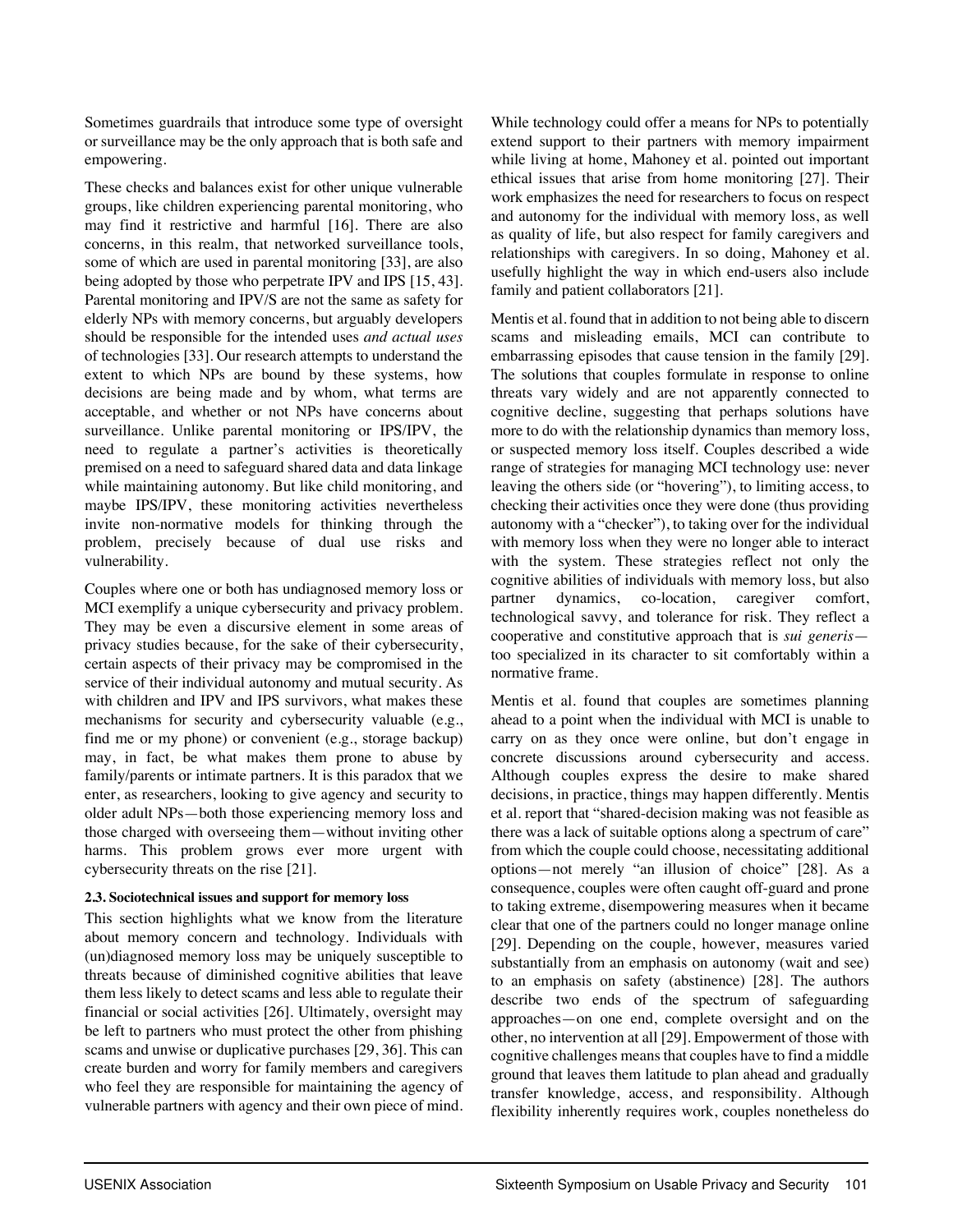not want to be limited to a binary option of preserving or removing *complete* access and control. They prefer a degree of nuance that aligns with their relationship dynamics, their experience, and proficiency.

# **3. Methods**

# **3.1. 'Choice" technology probe for online Safety Settings**

We designed a technology probe that embedded hypotheses about choice that were built on prior findings, with the goal of empowering NPs with choice. The probe is realized as a Safety Settings web page, one that provides a spectrum of safeguard features for various online situations that NPs can discuss and choose together. Our ultimate goal is to develop browser plugins that map to these Safety Setting choices to engage NPs in their online activities in a way that ideally safeguards them on terms that are manageable, and which they completely understand. We would not interfere with the collection of data by these services, though.

Informed by the issues already identified by [29, 36] the situations that were presented were for email, Facebook, online banking or money transfer, online shopping, password management, and online browsing. NPs could select settings from any or all of these categories. For each situation, NPs were presented with the option to select a safety setting for two to three actions specified in Table 1.

**Table 1. Online Context and Actions one could Perform that Entail Safety/Security Risk**

| Application/<br>Situation<br>Category | <b>Online Actions that Entail Risk</b>                                                                               |
|---------------------------------------|----------------------------------------------------------------------------------------------------------------------|
| Email                                 | • Clicking on a link in an email message.<br>Opening attachments in an email message.                                |
| Facebook                              | • Liking a Facebook post.<br>• Commenting on a Facebook post.<br>• Accepting/rejecting a Facebook friend<br>request. |
| Online<br><b>Banking</b>              | • Viewing bank/financial account online.<br>• Transferring money online.                                             |
| Online<br>Shopping                    | • Visiting a site to purchase a product.<br>• Purchasing a product online.                                           |
| Password<br>(PW)<br><b>Management</b> | • Setting/changing password to an online site.<br>• Setting/changing password to computer.                           |
| Online<br><b>Browsing</b>             | • Searching for information on the internet.<br>Clicking on a link to download a file off the<br>internet.           |

For each action, there was a spectrum of choices provided for the Safety System to enact (see Table 2). This spectrum ranged from no interference—i.e., the Safety System would take no action when the person with cognitive challenges performed the action—to what we deem "full interference" i.e., the Safety System ensures that the action cannot be completed. What is important to note is that between these

two ends of the spectrum were three to four additional "levels" to choose from. As the choices moved from no interference to full interference, the choices generally added more security, and in turn one's privacy and autonomy was diminished.

**Table 2. Safety Setting Option Levels and Coding for Analysis**

| <b>Safety Setting Option Level</b>             | <b>How Coded</b>            |  |
|------------------------------------------------|-----------------------------|--|
|                                                | in Analysis                 |  |
| Not interfere                                  |                             |  |
| Record for partner to see later                | $\mathcal{D}_{\mathcal{L}}$ |  |
| Notify partner                                 | 3                           |  |
| Partner review before continuing               | 4                           |  |
| Review prior to posting (FB only)              | 5                           |  |
| Deactivate/not allow                           | 6                           |  |
| Couple did not select the situation or unknown | N/A                         |  |

## **3.2. Participants**

People with some cognitive challenges may ultimately be diagnosed with MCI, but MCI is difficult to diagnosis formally, in part because it is easily confused with natural signs of aging. Our long-term interests are predicated on this uncertainty about cognitive challenges in an older population and thus, we approached recruitment as if cognitive challenges were a concern, not a diagnosis. Specifically, we used self-reported memory concern as a proxy for MCI in determining eligibility. Because deterioration in memory is a pervasive age-related experience and is not necessarily accompanied by a confirmed diagnosis of any kind, our goal, for this research, was to study people in partnerships who *perceive* memory loss, or have *concerns* about memory performance, rather than to study people with formally diagnosed memory loss. It ultimately became apparent in the interviews that both partners in all dyads had some memory insecurity or anxiety associated with aging or disease

We recruited a total of 14 individuals (seven NP dyads) to participate in this study. For a dyad to qualify, both partners had to be 65 and older; one or both had to have memoryrelated concerns (it was not relevant for us to document which person in the screening process); and one or both had to have security concerns online. While one couple was interviewed in-person in their home, the remaining six couples were interviewed using an online meeting tool, GoToMeeting.

The participants were recruited from a marketing panel and, in one case, a continuing care facility with which we have an established relationship. One individual in each dyad was the screened respondent who spoke on behalf of the pair. Assisted living centers were difficult populations from which to recruit couples. We thus turned to a panel to find older adult couples living at home with memory loss. We did not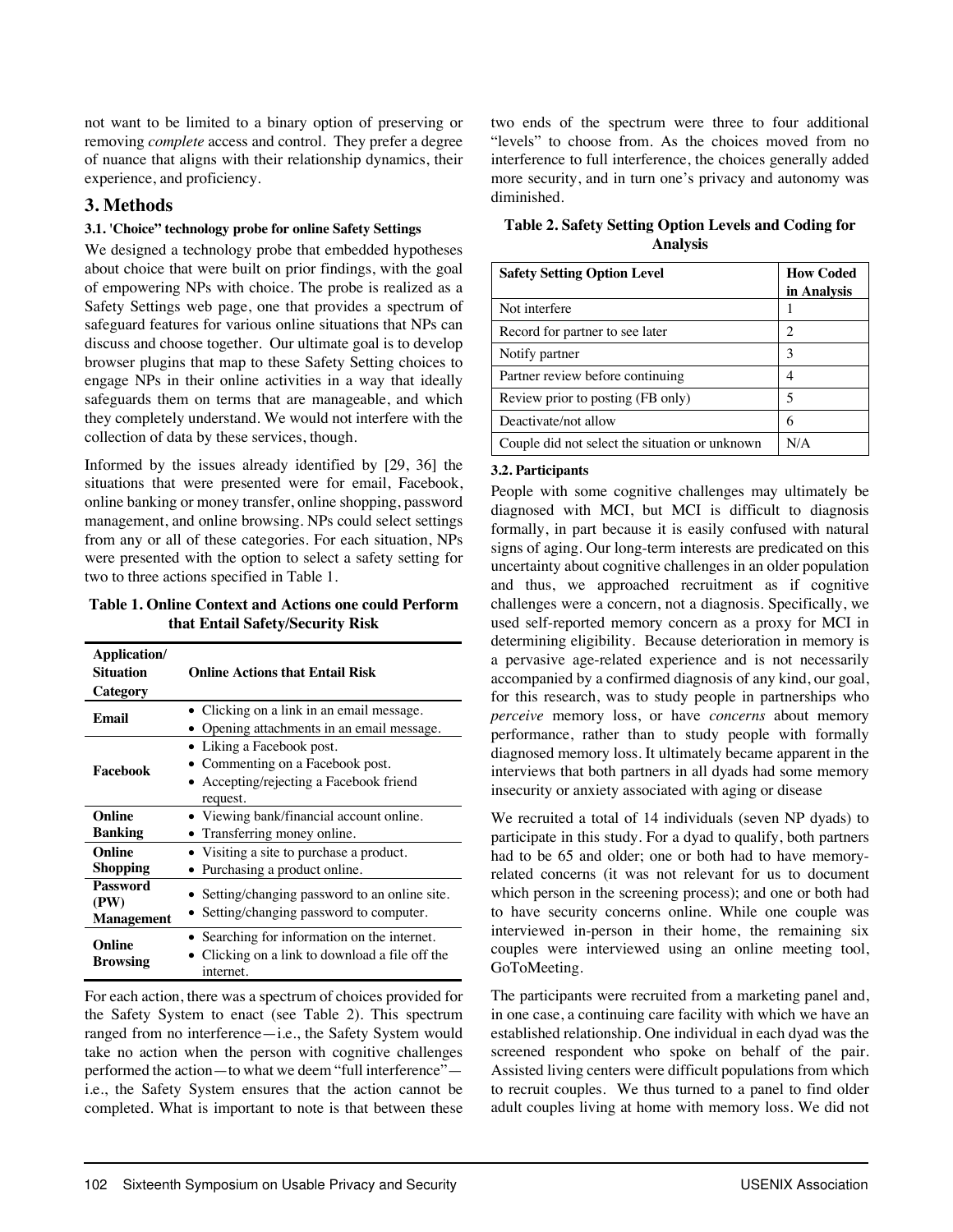gather demographic information, as is our practice whenever conducting qualitative research on sensitive topics. Our priority is to ensure that not only will participants remain unidentifiable, that they will have trouble identifying themselves.

In some cases, respondents did not want their memory issues emphasized or even discussed with the other partner while in the interview, so we have taken steps to further conceal identity.

#### **3.3. Study design**

The consent form was sent to participants ahead of time for each of them to read and sign. The sessions started with an introduction to the study. NPs were then asked to walk through the system. We used remote access given through GoToMeeting to allow participants to make selections themselves, on the Safety Settings web page, but this only worked once. In all other cases, participants told the investigator what options to select, and the investigator did not speak in order to allow for naturalistic observation.

As NPs made their selection, we asked them to share aloud their thought processes and speak freely with their NP as they decided what settings were most appropriate given their current situation. Given that in previous work, we know that some of the NPs meticulously plan and discuss privacy related issues and settings, this approach was natural.

We followed up each walk-through of the settings mock-up with a brief, semi-structured interview designed to probe usefulness of settings, how NPs might elevate privacy concerns, and how Settings might evolve with the disease progression.

**Table 3. Safety Settings Options Chosen for each Situation** 

|                                       | All   | Email | FB    | Bank  | Shop |     | <b>PW Browse</b> |
|---------------------------------------|-------|-------|-------|-------|------|-----|------------------|
| Not<br>interfere                      | 31%   | 21%   | 57%   | 29%   | 29%  | 7%  | 29%              |
| Record for<br>partner see<br>later    | 35%   | 43%   | 24%   | 36%   | 43%  | 36% | 36%              |
| Notify<br>partner                     | 13%   | 0%    | $0\%$ | 36%   | 14%  | 29% | 7%               |
| Partner<br>review                     | 8%    | 29%   | $0\%$ | $0\%$ | 0%   | 0%  | 21%              |
| Review<br>prior to<br>posting<br>(FB) | $1\%$ |       | 5%    |       |      |     |                  |
| Deactivate/<br>not allow              | 2%    | 7%    | $0\%$ | 0%    | 0%   | 0%  | 7%               |
| Couple did<br>not select              | 10%   | 0%    | 14%   | $0\%$ | 14%  | 29% | $0\%$            |

## **3.4. Data collection**

The walk-through selection of the safety mechanisms and post-interviews were conducted in one couple's home and, for the remainder of our participants, using online GoToMeeting at their convenience. These set ups were audio/video recorded and became part of our study, providing thick descriptions of the sociotechnical dynamic within the NPs. The interviews were completed with one couple at a time. Overall sessions lasted anywhere from one to three hours, depending on how much socializing, technology setup, and logistics (e.g., a NP that was not yet home) were involved. The sessions themselves where NPs engaged with the technology probe only lasted for roughly 20 minutes. These observations were captured on video, audio, and screen captures.

## **Table 4. Prevalence of Safety Settings Options Chosen for each NP (when NPs made a selection)**

|                 | Not<br>interf<br>ere | Record<br>for<br>partner | Notify<br>partner | Partner<br>review | Review<br>prior to<br>posting<br>(FB) | Deact./<br>not<br>allow |
|-----------------|----------------------|--------------------------|-------------------|-------------------|---------------------------------------|-------------------------|
| NP <sub>0</sub> | $0\%$                | 17%                      | 33%               | 33%               | $0\%$                                 | 17%                     |
| NP1             | 77%                  | 8%                       | $0\%$             | 15%               | 0%                                    | $0\%$                   |
| NP2             | $0\%$                | 75%                      | 25%               | $0\%$             | $0\%$                                 | $0\%$                   |
| NP3             | 8%                   | 92%                      | $0\%$             | 0%                | 0%                                    | $0\%$                   |
| NP4             | 38%                  | 62%                      | $0\%$             | $0\%$             | 0%                                    | $0\%$                   |
| NP <sub>5</sub> | 23%                  | 0%                       | 54%               | 8%                | 8%                                    | 8%                      |
| NP <sub>6</sub> | 82%                  | $0\%$                    | $0\%$             | 18%               | 0%                                    | $0\%$                   |

## **3.5. Data analysis part I**

The analysis of the resulting audio/video and screen captures was conducted in two stages. The first stage of analysis was to describe the types of options that were chosen when couples were presented with a full spectrum of choice. We did this in two ways: first, we counted the occurrence of a selection for each option in each context; second, we counted the occurrence of each selection for each option for each NP.

Couples had a total of 13 choices to make, as detailed in Table 1—two per setting (email, banking, shopping, password management, and browsing) with the exception of Facebook, which had three—for a total of 91 potential choices, including no choice at all or N/A. We report on choices NPs made as an aggregate number or percentage of these choices across total situations (out of 91 options) and within situations (out of 14 options, or 21 options for Facebook) (Table 3) and by couples (out of 6-13 choices per couple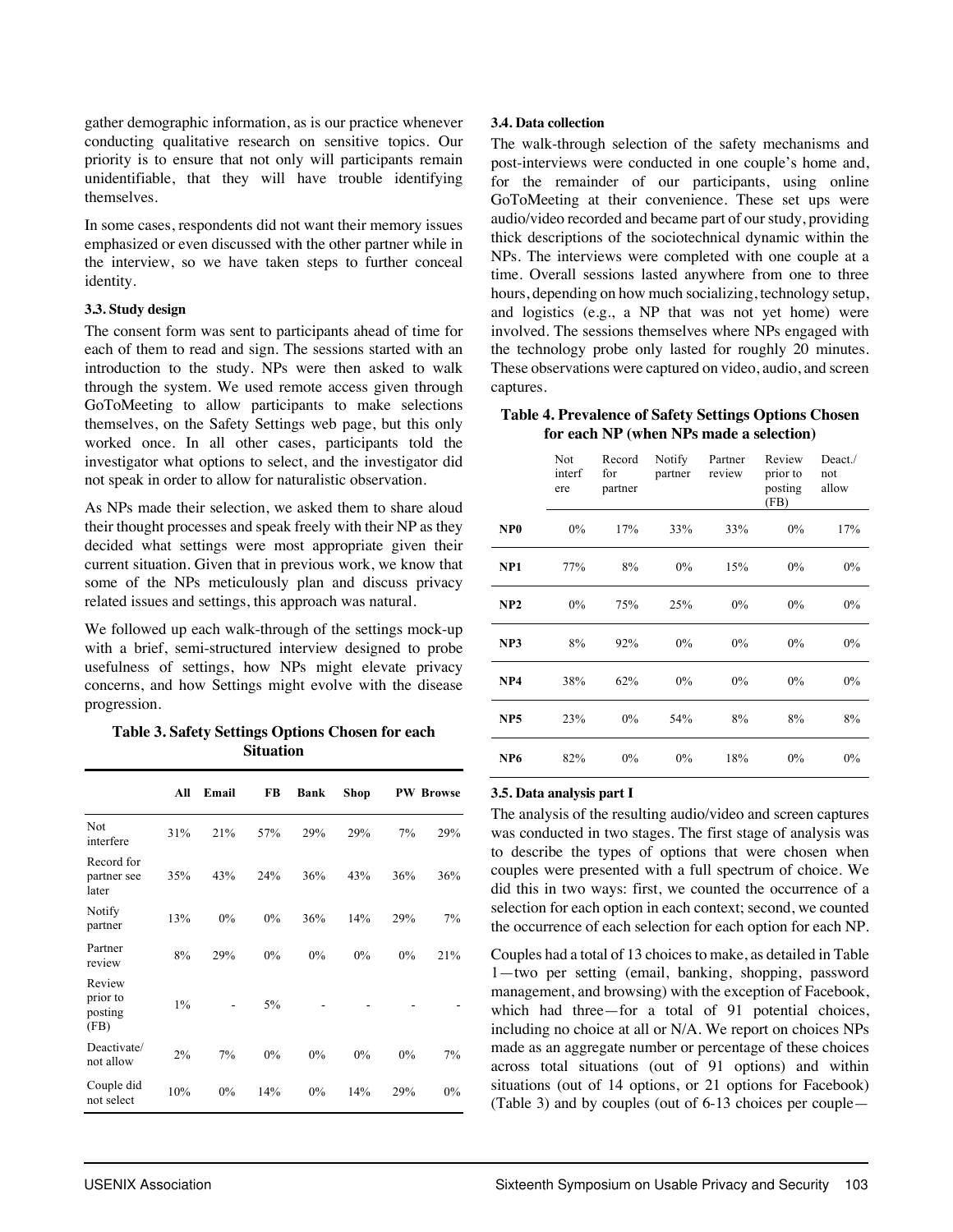depending on how many settings options they provided an answer for) across situations (Table 4). All of our couples used Facebook, but some do note differences in use among them; and one couple, NP0, did not choose to select Safety Settings for Facebook. NP0 also did not choose to select Safety Setting for online shopping or password management, resulting in them only making 6 choices. NP6 did not choose to have Safety Settings for password management, resulting in only 11 choices. This resulted in 82 total choices being made by couples if N/As are not included. These results merely represent a description of our participants' choices and are not meant to invite statistical inference.

#### **3.6. Data analysis part II**

The second stage of analysis was to explain *why* the participants made the choices they made during the study. To answer this question, we used a qualitative approach and first transcribed the discussion the NPs had during the study as well as the post-study interviews. We used a thematic approach to analyze the transcribed data [7]. This approach provided us with the ability to move beyond surface level similarities to salient themes. The analysis focused on the way in which NPs interpreted and made choices around cybersecurity Safety Settings and the way in which sociotechnical roles, concern for autonomy (and its fluidity), and context and experience shaped choice. Our findings organize these themes around the concept of choice, specifically as it relates to protecting shared assets (more surveillance), social activities (less surveillance), fluidity of roles which might mean that they need mutual oversite of sensitive areas or just the option to adjust settings if things change. The analysis was primarily conducted by the first author, who wrote memos from audio/video recordings of the sessions and sorted these findings and transcripts into themes. These were continually presented to the other authors for review and discussion.

Our presence in this process from recruitment through interviewing takes the form of both silent observer and disrupter, but neither role can be deemed unobtrusive, as we will show. We did not seek out generalizability so much as an encounter with choices and how NPs understand and negotiate them, taking into account highly idiosyncratic and personal/private matters related to memory loss and broader uncertainty around aging.

# **4. Findings**

#### **4.1. Choices made**

NPs most frequently choose Safety Settings where they could record their activities for their NP to see later, 32 out of 91 choices, followed by no interference, 28 out of 91 choices (see Table 3). Variations in their choice of Safety Setting stringency often reflect the context, whether they had more or less concerns about safety or were (sometimes regardless

of memory loss) worried about being the target for scams in ways that required mutual oversite.

Email elicits the most stringent settings (5 out 14 selections required partner review or deactivate/not allow) followed by banking (5 out of 14 choices were notify partner) password management (4 out of 14 choices were notify partner), browsing (5 out of 14 with 1 choosing notify partner, 3 choosing partner review, and 1 choosing to deactivate altogether). The other categories (shopping and Facebook) tend to elicit less strict Safety Setting selections, erring (slightly) more often on the side of no interference or record for later. These were situations that were more social (more individual), and thus, more interlaced with autonomy, whereas the other settings tended to involve more shared assets and thus, shared safety.

Table 3 shows the safety selection by feature category within each situation. There are only a few exceptions where NPs make selections that were more stringent for a certain feature: opening email attachments (as opposed to opening links), commenting on Facebook posts or accepting/rejecting friend requests (as opposed to liking a post), transferring money (as opposed to viewing one's accounts), clicking on links while browsing (as opposed to searching). Password management Safety Settings choices are the least stringent when it came to changing passwords on the computer (as opposed to on sites).

Most often NPs choose to record activities for them self or the other partner to see later, but many still choose the setting "no interference." When NPs make these selections, it is frequently described as providing a log for *both* them and their partner.

## **4.2 Seeing from the other's perspective and memory loss uncertainty**

Couples' choices tend to reflect awareness that memory loss could affect either partner, and this awareness inspires a dual perspective on Safety Settings, also enabling them to take account of the needs and the styles of each, and the challenges of co-managing the ramifications of memory loss.

NP2-2 imagines the breadth of those ramifications:

NP2-2: It could be your own memory, you know you rely on one another and I think apps or things that could help you with managing things like passwords and certainly money we are handling fine but I can see a time where somebody might click on the wrong thing very innocently or maybe not so innocently and it could cause a big problem … and it could go fast maybe me more than [partner] because every indication I could have a problem. I do so I don't mind, you know it's less onerous for him as long as we just agree we're going to have some checks and balances.

Couples appreciate that they have the flexibility to choose settings as the memory of *either* one declines. They emphasize that collaborative oversight gives them the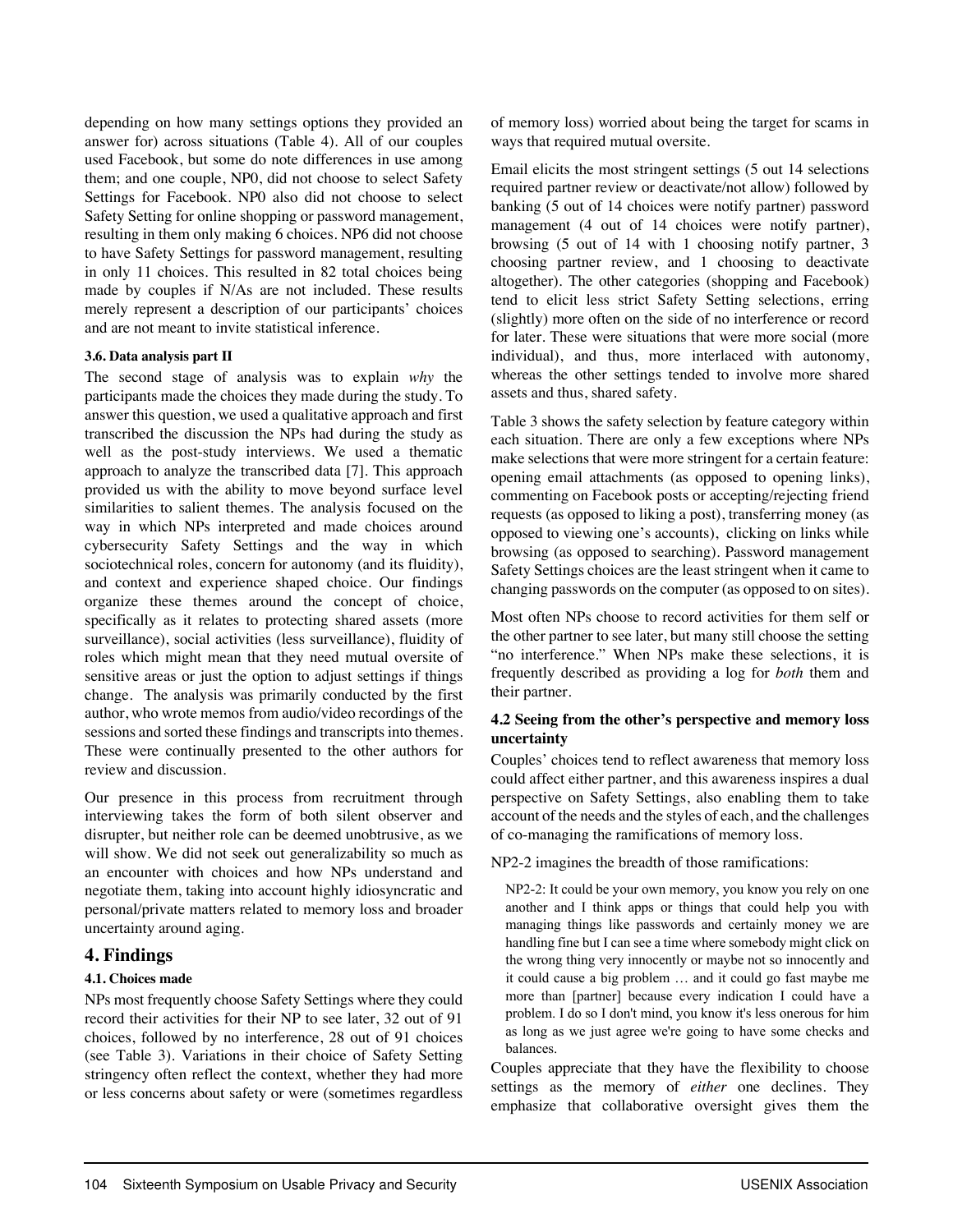opportunity to mutually manage risk but also that, for now, autonomy is essential ("the ball is in her court").

NP1-1: If we were feeling that one had more memory loss than what we are initial thinking, which she will get, and I will too ... She still can remember … We still have to have the safety because we are among each other to do it.

NP1-2: I forgot today.

NP1-1: But she will forget … The ball is in her court until she starts to really forget … Right now, we are still in early stages. But I think those questions are good because they hit all bases. In later years, in later times, it may occur.

Couples also express uncertainty about progression, and speculate that settings might need to change in a year, or five, or ten years:

NP3-2: Yes. it could be 5 years it could be 10 years and we… NP3-1: It could be tomorrow we don't know…

NP4-1: Yeah, because like say, I think that our circumstances are different right now. I think we would answer them differently maybe in a year so.

This way of thinking of memory loss as possibly affecting both of them and having an uncertain timeline supports, as we will show, a collaborative way of thinking about their cybersecurity as a shared challenge.

In the sections that follow, we present the qualitative analysis from our observations and interviews, describing how our participants viewed each level of choice.

#### **4.3. Not interfere**

The choice to "not interfere" was the second most frequently made (28 out of 91 choices) after 'record for partner to see later' (32 out of 91 choices). This was particularly the case in the context of social activities (like Facebook 12 out of 21 choices) and when the partner perceived their choice would encroach on the other's autonomy—e.g., with regards to shopping or browsing as well as banking (4 out of 14 choices in all cases).

In the context of social interaction, a common response to this setting is that only one of the NPs actually uses Facebook, even if they both have it. Those that do choose to have Safety Settings for Facebook, largely choose "no interference," agreeing that social activities is the other's private business.

Facebook was the only application where NPs were given the additional choice to have one partner review the activities prior to posting. This was not a top choice because couples do not want to infringe on the others social autonomy:

NP1-1: Like what you like.

NP1-2: Do not interfere.

This couple communicates a sentiment widely shared: that these settings were meant to provide security but not "clip their wings." There they draw the line.

Browsing is not an application NPs necessarily want any Safety Settings for, though they indicate it as an application or situation for which they want to set Safety Settings, perhaps because they assume it is something that they always do and thus seems obvious or necessary to discuss.

Couples want to ensure autonomy where there no shared assets. For example, for NP1, having accounts they did not share makes them comfortable with no interference:

NP1-1. Separate accounts. Not interfere.

This couple, like others, is sensitive about preserving autonomy where it already exists. Along those lines, one couple considers only that "review" is necessary and otherwise "not interfere."

NP3-1 The only way I would want this to work is if I need her to review it, otherwise "not interfere." Does that make sense? I don't know if that's an option.

Interviewer: Did any of the options look to you as if the partner would have the opportunity to review it in a way that you would be happy with? For instance [reads options …].

NP3-1: What does "deactivate all links" mean. [inaudible] Thank you, I want to know what they're looking for?

Interviewer: This would make it so a person could not click on links in email.

NP3-1: Okay. I don't think I'd want that. I guess, "Not interfere." NPs frequently toggle between "not interfere" and "review for later," but often side with the choice that gave more autonomy if possible.

## **4.4. Record for partner to see later**

Most often NPs choose to have their activities "recorded for their partner to see later" (32 out of 91 choices), and this applied across situations. NP6 communicates that they are not worried about memory loss, but rather malicious links that could be inadvertently selected for reasons having to do with the other's technical knowledge and past experience with scams in email and Facebook. Recall that NP3 wanted only to "review activities" when it made sense in context. Later, they refine their selection saying that what they wanted is to "record their activities for their partner to see later" (for both links and attachments) with the expectation that it will serve *their* memory (not necessarily for their partner's oversight, though some NPs suggest that is the ultimate expectation). For instance, in the following example, NP3 moves onto the next option setting and in the course of making this selection goes back to the prior selection to change it from "not interfere" to "record":

NP3-1: Okay, okay. Now I understand the concept. If that is the case, then I would want to have a log of everything that I did so go back to the previous one [previous option setting question]. Okay. Yeah, I'd like to "record all the links I click on for your partner to see later." I'd say that one. In other words, I would have a log to refresh my memory because that's what I need.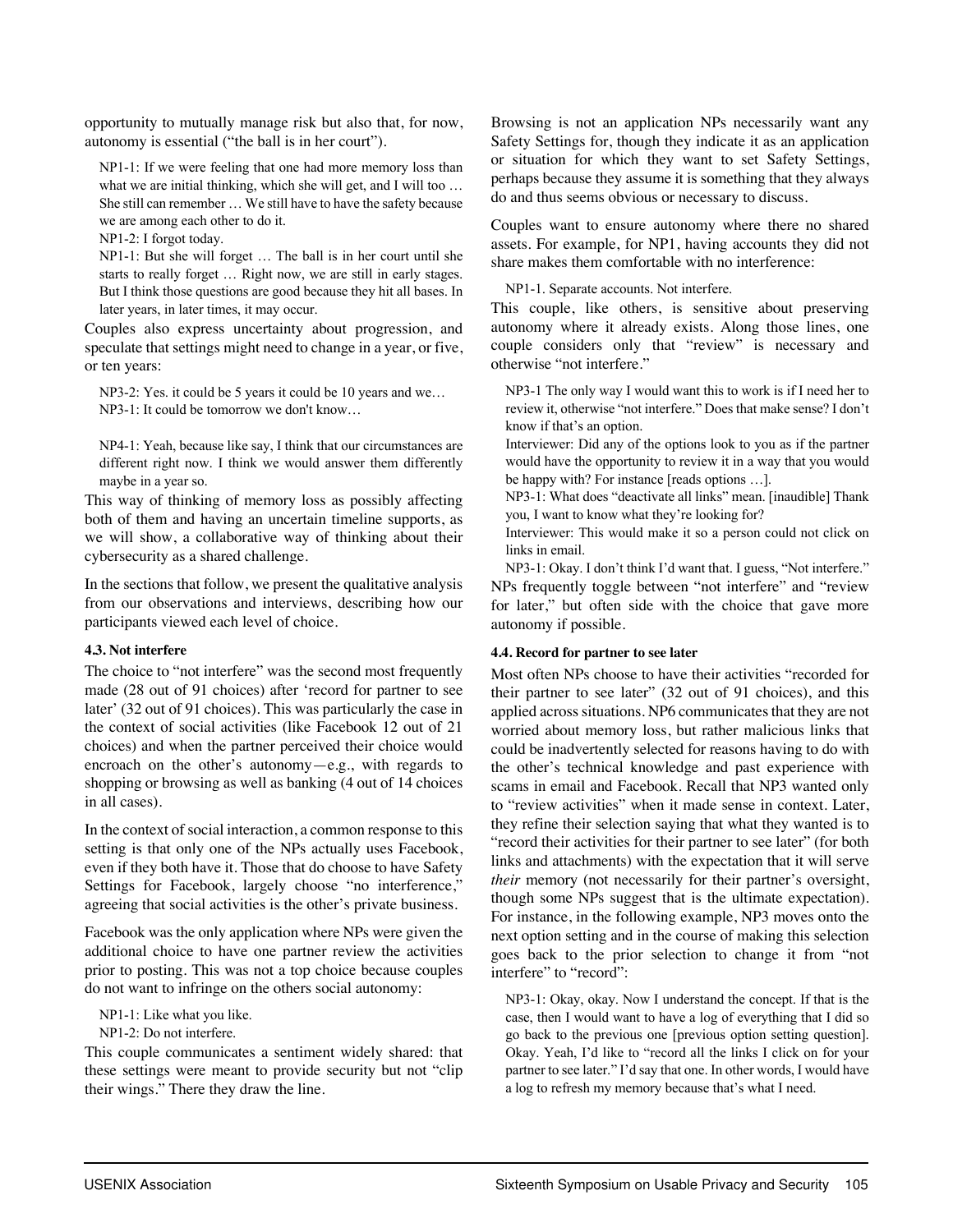This same couple selects the setting to record what their partner posted on Facebook for the other to see, later saying that they did not put personal things on Facebook but wanted it just in case.

NP3-1: Well she does Facebook. I don't do Facebook. So.

NP3-2: I guess record all Facebook comments for your partner to see later, is the only thing. I don't use it where I put anything personal on it, but just in case.

For this couple, concern that either of them could lose their memory counts as a reason to have some record for either or both of them—a decision that serves their sociotechnical habits well because each partner has different methods of organization:

NP3-2: Well, should my husband and I lose our memory more, I think he understands most of my things, but I find whatever he does extremely complicated. We are not organized in the same way and to me he's all over the place. So, I would want a fixed place to know what he's on, what he needs to know, or what I need to know. It needs to be straightforward, not 14 different paths to get there.

Online banking and shopping are frequently recorded for one's partner to review later because, for most, it is not of great concern. NP2 approaches it with a mixture of humor and seriousness, allowing for the possibility to need a stricter setting later:

NP2-2: I would say "record all the places that your credit card is going." Number 2. Otherwise or "immediately notify of the sites where you can enter your credit card number." But that's gonna slow you down.

NP2-1: Yeah because you're gonna wanna buy stuff without having to talk.

NP2-2: Well, I'm just concerned you're gonna reach a point where you are spending on what you want necessarily not that you need it. Okay?

NP2-1: This means I can't surprise you with any presents.

NP2-2: Oh boy I need to rethink that.

NP2-1: Which one?

NP2-2: How about "immediately notify your partner of purchase amount or record all purchase amounts for your partner to see later."

NP2-1: Which one?

NP2-2: You can do two if you want, maybe…

NP2-1: Why don't you just do 1?

NP2-2: You can do choice number 2 ….

NP2-1: Okay.

At one point, NP2-2 again expresses concerns that their partner could buy things they wanted but did not need. Pointing out that their partner has bought a car once online, NP2 still selects "record" and not the more stringent option:

NP2-2: I worry about… my worry is you might go buy a car at some point, and yes, he has bought a car on the Internet just once. This couple's worries were clearly linked to memory loss and an impending sense of changing roles. Perhaps, as a result,

they participated in a lot of back-and-forth in which they debated the option that they thought was most fitting, reluctant to give up autonomy. In these cases, options provided along a spectrum allowed for a negotiation space and outright discussion of what some of the potential incidents might be on the horizon.

#### **4.5. Notify partner**

The choice to keep NPs aware of what the other was doing in real time is much less often selected (12 out of 91 choices) but tends to come up where there were concerns about "shared assets," which included both banking and passwords. The function of these notifications was to be aware of activity for security and potential intervention (in the case of banking) and to stay abreast of changes, as well as for their own recall (in the case of passwords). In that sense, notification choice served different purposes, one being more about security from cognitive challenges and malicious activity, and the other more about memory management, respectively.

Several NPs choose to have their partner notified of online banking activity. Notably, NP3 remarks that these settings might become more stringent, in one case, citing worrisome incidences with other members of the family who have also experienced memory loss:

NP3-1: Yeah. Banking account. Same thing: keep a log of what I am doing to help me remember for later. I guess it depends on the extensiveness of the mental disease that you are having as far as memory. If you want to be notified immediately or later. Right now, I would need it later.

NP3-2: But this would be something that could be put in place if things changed. His mother suffered from a lot of memory issues and she denied she had a lot of it. And I would want this.

Again, we see a lot of discussion addressing concern about cognitive challenges that could change dynamics. This sentiment was illustrated by NP3 and also echoed by NP2; the only difference is the stringency of settings they finally settled on.

Password management also frequently prompts selection of "notifying" one's partner, mostly because NPs relate that they often forget their passwords and are constantly resetting them; and they consider passwords to be a shared asset. Not only did they want their partner to be able to see what they chose as their new password, they also want to be reminded of the password themselves. NP2-2 wants to notify their partner of a change because they feel that they would want that for them self, even if they did not have memory issues:

NP2-2: Do you think you need notification when they change because you change your passwords frequently. Well you do when you can't remember you changed…

NP2-1: Well this is for you to know

NP2-2: OK

NP2-1: Not for me to know

NP2-2: Right, or that I can help you with passwords…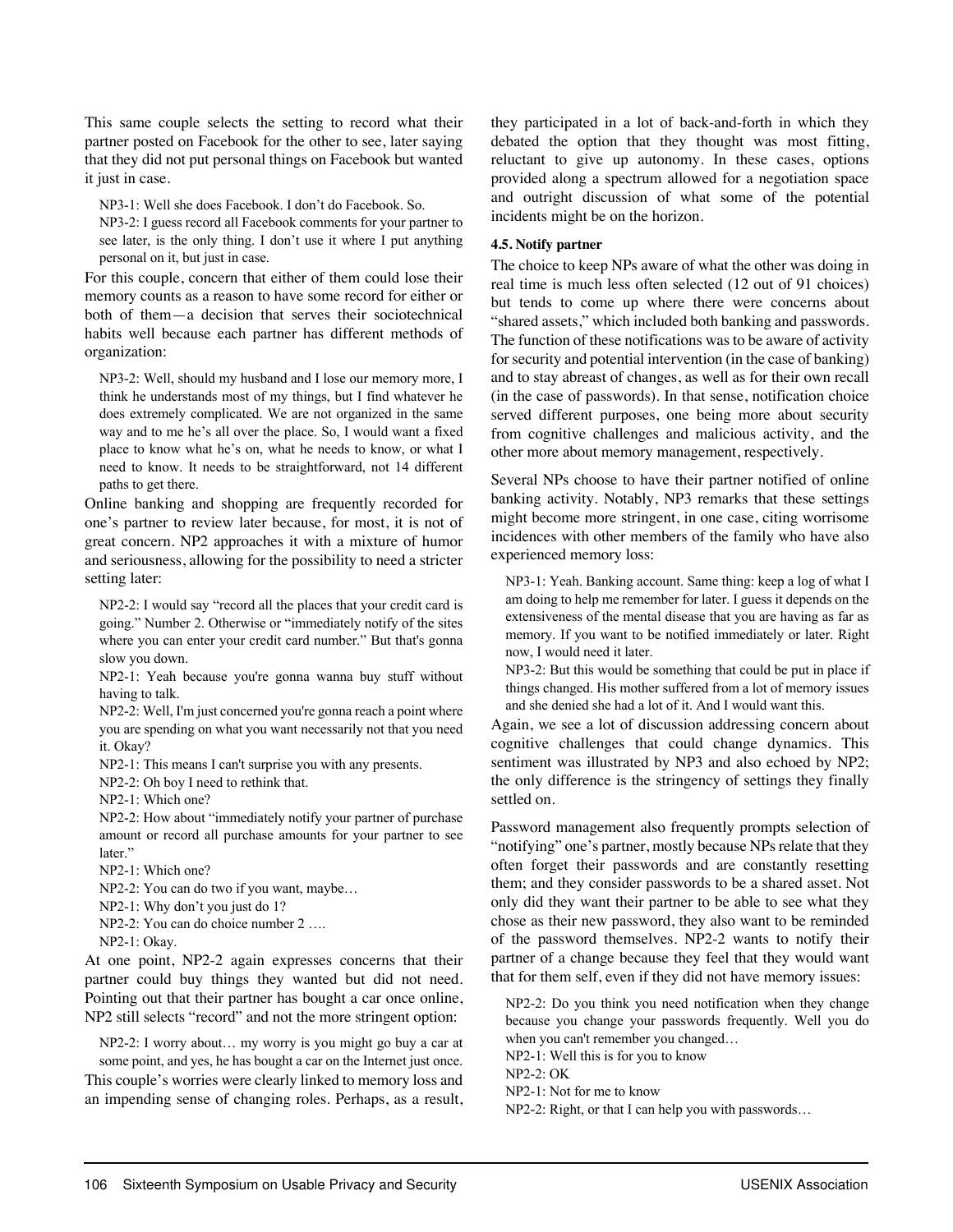NP2-1: Focus on your own *[Both Laughing ]* NP2-1: I might want notifications on mine NP2-2: Do you wanna go back [to choosing option notify partner from record for partner to see later] NP2-1: Yeah. We can click the third one

This exchange between NP1 and NP2 shows how this tool was not only about safeguards for memory loss but everyday memory issues associated with life online—and possibly, though not certainly, aging. It highlights how assets are a kind of shared concern that can overlap with autonomy.

Couples feel that choice of notifying partner was particularly important around issues of shared assets. They wanted to be able to enforce a kind of mild surveillance to ensure security—not just from forgetfulness but also bad actors, who, according to one couple, were sometimes in their own family. Another couple points out that with anything related to money or passwords, they are more leery:

NP3-1: If it's, if it's related to money I would say yes, depending upon, you know, how bad we are … We keep passwords the same thing. It's like giving the key to your house. you know somebody gets a gift card to a website they can do whatever they want.

To demonstrate the importance of the choice to notify partner as a way of keeping an eye on shared assets and providing protection from outside actors, one couple would like notification to alert them when their grandson is browsing and downloading a file:

NP5-1: My grandson is five. He gets on the computer. I would want [Safety Settings] to immediately notify you are downloading a file ... He uses it for school, to do homework stuff. The idea of protecting yourself against family is, for NP5, made more salient by things they had heard from friends, as well as experiences they had had with family.

In general, we found that the choice to notify partner is critical in the context of shared assets, where the risks make surveillance much more acceptable.

## **4.6. Partner review**

On occasion, NPs choose to have their partner review at the moment of action and approve or deny (7 out of 91). Desire for intervention is most pronounced with email, where there is a sense of being targeted and an accompanying concern about clicking on malicious links. As NP6-1 describes, she is worried, even now, about that vulnerability, and her partner's ability to assess what is malign, independent of memory issues.

NP6-1: I trust him but I don't trust other people on the computer and the different things they may do. If I send him something through an email … and I'll put some kind of little note where he'll know it's something. Where if I didn't, I'm wondering, "would he just click it?" So, I don't know all the scenarios, so that's where I would say that.

This couple mentions that they have talked about not clicking on links sent by their family members out of fear that they are malicious and have developed a practice of mutually alerting so that the person with more computer knowledge can assess the link. The ability to imagine that things could get worse for either member of the pair leads couples to appreciate the option of having a partner review. Still, some expressed concerns about the potential for such an option to become invasive and also burdensome.

## **4.7. Deactivate**

Deactivation or allowance of activity was presented as disabling those links not on a preapproved safe list or disabling the activity altogether, depending on the setting. Only two couples chose to have settings deactivated, for email attachments and for browsing, out of concern that by the time their partner clicks on it, it will be too late. This was simply not a popular choice and not even one that couples discussed using as they imagined more stringent settings down the road.

NP5-1 chooses "deactivate links" in search on a list that they were able to curate because they feel that this safety measure protects *both of them* from malicious attack, not because of memory loss.

NP5-1: I would only put like places that … I normally browse. NP5 was concerned about the need to adjust settings to accommodate memory loss but, these decisions tended to be between "no interference" and "review" or "notification," and not "deactivation."

The choice of deactivation is a last resort, one that couples consider only where they fear they may become helpless not necessarily as a result of memory loss but rather, due to the activities of bad actors. We posit that, given all the choices couples do have, the prospect of deactivation seems remote.

# **5. Discussion**

NPs like the option of being able to notify their partners, particularly in the realm of shared assets. Because they imagined themselves potentially in the same role, and because the course of memory loss is recognized as so uncertain, the concept of shared privacy has some appeal.

This runs in contrast to the idea that couples are managing their privacy settings individually as most systems assume. The choices couples make reflect joint ownership of the problem as well as respect for autonomy by (paradoxically) embracing uncertainty, a "see-as-we-go" attitude expressed by all of our couples.

# **5.1. Choice reinforces autonomy**

Having flexibility of choice fits NPs well in that it allows them to begin with a light touch and then introduce more safety as they sense decline. Even measures like keeping a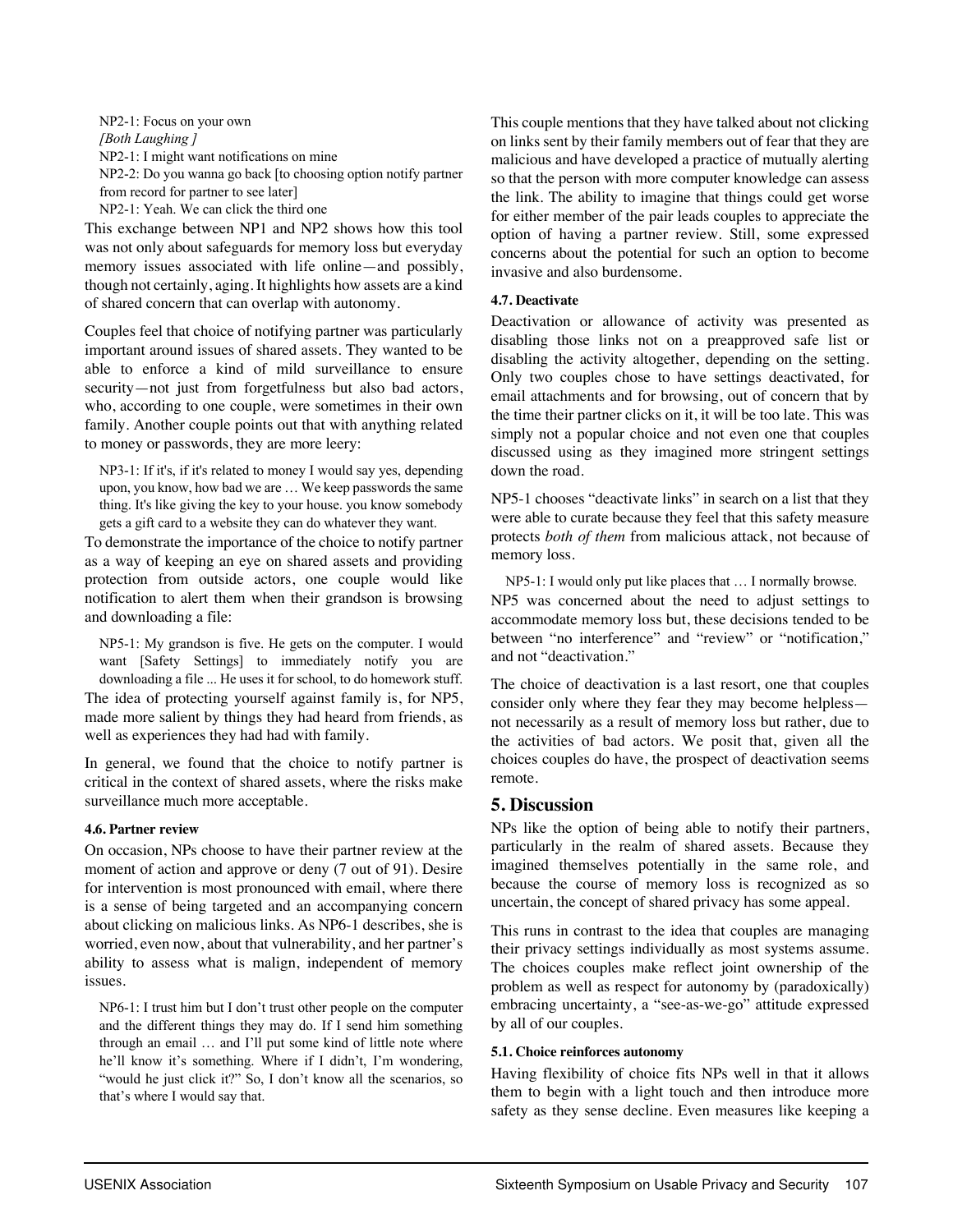record are quickly recognized as offering mutual benefit the idea of providing a history for their own convenience and later, an oversight resource that is available to their partner. NPs often think about an indeterminate, future time when either of them might handle their finances in an unsafe way. This led them to want the ability to be aware of what the other was doing, and also provide access at a later date (maybe five to ten years, they could not be sure) to a family member who might need to supervise both of them.

Overall, preserving autonomy was paramount. NPs consider what these choices might mean for the person with oversight, as well as for the person in need of oversight. Their ability to pivot in these ways, between present and future, self and partner, reflected their grasp of mutual vulnerabilities.

We plan to test the adaptive nature of this design by allowing couples to adopt these Safety Settings over an extended study. Our future study design will prompt couples to reflect on Safety Setting changes to capture whether they are motivated to adjust their settings over time in response to experiences of risk [22] or memory decline [34].

Future designs will iterate on ways to make the option to adjust Safety Settings apparent. We will be interested to see if those design changes influence Safety Setting choices, and how the pace and rate of adjustment relates to breaches in security, changes in cognitive status, and even to changes in relationship dynamic as couples adapt to progression. Because participants themselves could not reasonably project the future, or even imagine themselves capable of doing so, the triggers for adjustment remain unclear.

#### **5.2. Choice supports** *social autonomy*

Choice allowed couples to extend continuing autonomy to their partners in social realms, where they deem latitude important. Facebook tended to be designated for nonintervention based on what couples explained was a desire to extend freedom to socialize. These decisions could be the result of couples' failure to fully appreciate all the ways in which Facebook invites risks. Note that we did not provide an extensive list of Facebook activities which might be considered more risky (e.g., posting or clicking on a link). Future design iterations should include a more concrete explication of these activities and risks.

## **5.3. Choice supports** *shared assets* **and sociotechnical idiosyncrasies**

We found the logs and more overt forms of review and notification surveillance provided a way to personally retrace steps or intervene around shared assets. For both NPs, these more stringent settings provided insight into what was done that solved current struggles with maintaining shared assets. In other words, they served the current dynamic and provided a buffer for all parties.

## **5.4. Choice that embraces** *uncertainty* **supports autonomy for partner and self ("It could be me")**

Simply by introducing choices, the couples were able to customize each safety setting in a way that preserves more autonomy for both the partner with greater memory concern and the one with less. Those roles were acknowledged to be *uncertain* at the beginning. Thus, the "record" option, in particular, was seen as allowing a person with memory loss to access their own logs (enacting a sort of personal surveillance) and also permitting the person with less memory concern to eventually review them. The fact that these roles could potentially be reversed in the event that health circumstances change (e.g., if one suddenly declined faster) made them more sensitive to the need for a system that was adaptive and, and sensitive to each other's feelings and requirements. For this reason, the wording of the system could be oriented towards more cooperative oversight, rather than for later review by just one partner.

We contend that this embrace of *uncertainty* shapes choice and broader, long-term thinking about the utility and place of this system. Even NPs who had identified one partner as suffering from more decline acknowledged that they could suddenly be the ones to require more assistance. We interpreted this admission as both acknowledgment of the fragility and uncertainty and unpredictability of memory loss, and also maybe a feeling that the individual at greater risk might skirt the supposed prognosis. Nothing is certain, which is why collaborative and adaptive approaches seem all the more appropriate.

Because NPs are open to the idea that memory loss is part of aging (even if it may overtake one of them more quickly, or dramatically) they are quick to offer that they would like to include a family member (or even a caregiver) in this system. Although the potential for caregivers or even family to take advantage of this access does come up, it is not a major concern. At the same time, as NP5 pointed out, family can be the source of security threats.

Future design iterations will explore ways to foster selfsurveillance and make record-keeping less obtrusive and burdensome to the partner. These choices might still include latent monitoring and alerts that allow the other partner to retain oversight over those records. Because partners are open to the possibility that their roles might change, we will need to carefully consider how we articulate or impose them.

## **5.5. Choice means more risk**

Even if they worry about shared assets, NPs are prone to accept more risk out of respect for partner autonomy and in deference to changing circumstances and roles. This tendency also coincided with a desire not to disclose memory concern or to accept that "it could be me." Because we did not seek out couples with a diagnosis, we had to be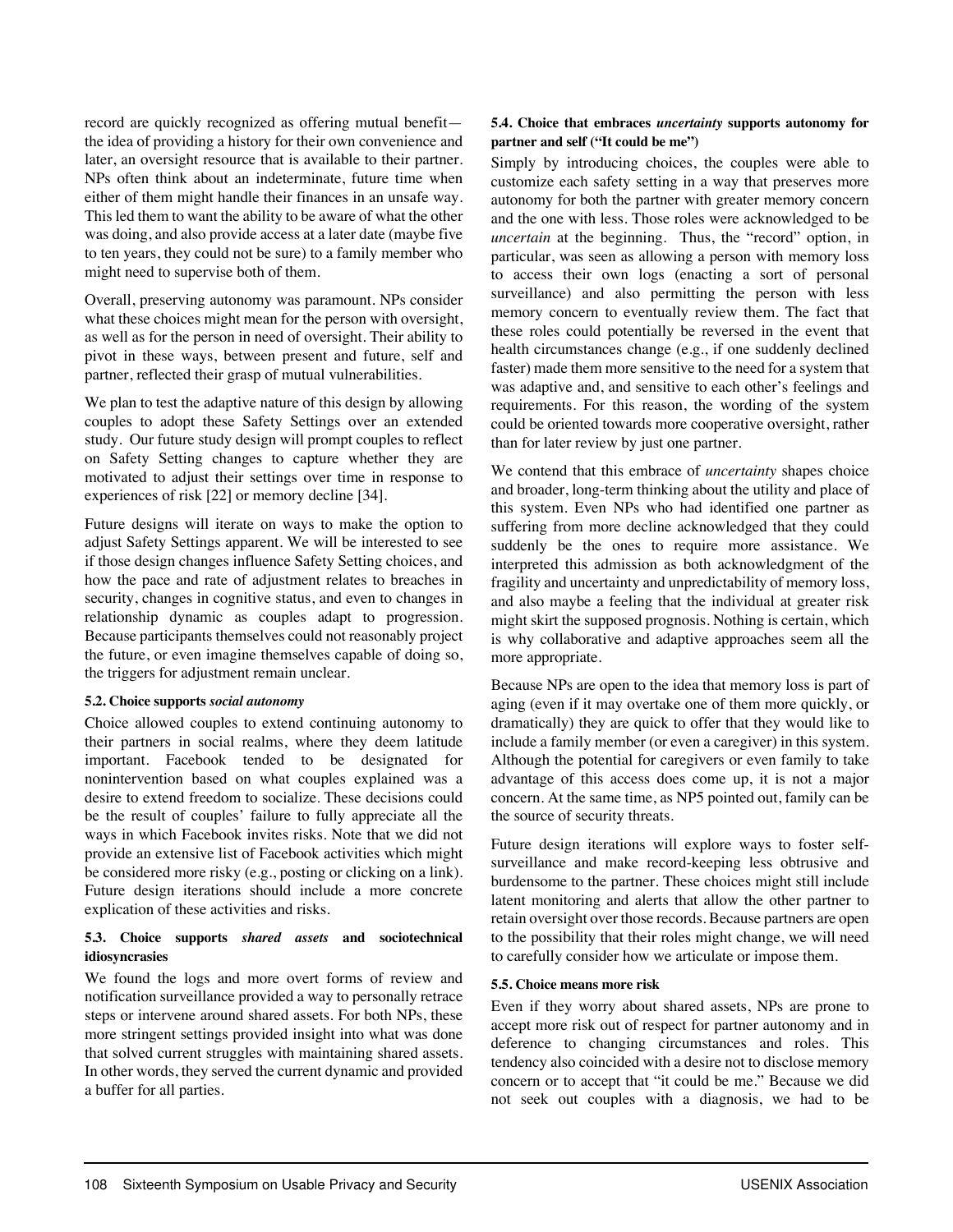comfortable with ambiguity in our approach. Future design iterations must be attuned to this ambiguity; the sensitive nature of disclosure; and the evolving nature of cognitive decline in relationship to risk.

When designing future iterations, we will look to collaborative service provider models for inspiration and to help frame, in particular, our understanding of shared risk in relationship to autonomy.

## **6. Conclusions**

NPs facing memory loss with cybersecurity concerns think things through as a unit facing very certain health-related ambiguity. They confront the opacity of their situation as a team (one said "as a game"); while they have collaborated in life and in partnership, they are entering a new phase of sociotechnical collaboration around the others or one another's memory decline. We have looked at how NPs work through these issues, finding that relationship dynamics, technological habits, idiosyncrasies, and shared concern, or ability to imagine their own memory decline shapes decisions around cybersecurity Safety Settings. Our findings suggest that NPs need a dynamic system that adapts to their memory concerns (or progression) and anticipates fluidity of roles and the realization that they are not only collaborating in shared preservation of their safety but in a dynamic system that could change. The key component of negotiation was empathy—belief that they are a unit with shared stake and that the roles could be reversed at any time.

NPs are worried about cybersecurity independent of memory issues, like links in email, identity theft and impersonation on social media, social engineering in email, and family members without impulse control. It can therefore be difficult to parse concerns related to memory loss from those inspired by their own experience of risk and threat or media and advocacy group exposure (e.g., AARP).

## **6.1 Limitations**

Our experimental design is limited in several notable ways. First, although we engaged in naturalistic observation, we nevertheless required that couples engage in negotiations out loud with us. Future research will involve diary studies over a longer period to allow participants to negotiate and adjust settings in their natural environment, at their own pace, and as circumstances change. Second, the scenarios we provide, particularly for Facebook, were limited. There are other activities on Facebook that one could engage in that may, in fact, be riskier. Third, despite intensive recruiting efforts, our study involved a limited sample drawn from an online panel, and thus technological adept enough to participate in online surveys, although the technological bar for online panel participation is relatively low. Finally, our study design looked exclusively at couples, and while these findings lend support to the view that cybersecurity is a joint (rather than

individual) burden, we will need to conduct complementary research that engages partners as individuals, outside a dyadic context, for a different sightline.

#### **ACKNOWLEDGMENTS**

The work is supported by the National Science Foundation grant CNS-1714514.

#### **REFERENCES**

- [1] Acquisti, A. 2009. Nudging Privacy: The Behavioral Economics of Personal Information. *IEEE Security Privacy*. 7, 6 (Nov. 2009), 82–85.
- [2] Acquisti, A., Brandimarte, L. and Loewenstein, G. 2015. Privacy and human behavior in the age of information. *Science*. 347, (Jan. 2015), 509–514.
- [3] Altman, I. 1975. *The Environment and Social Behavior: Privacy, Personal Space, Territory, Crowding*. Brooks/Cole.
- [4] Apple and Google's tough new location privacy controls are working: 2020. *https://www.fastcompany.com/90454921/apple-and-googlestough-new-location-privacy-controls-are-working*. Accessed: 2020-02-13.
- [5] Baruh, L. and Popescu, M. 2015. Big data analytics and the limits of privacy self-management: *New Media & Society*. (Nov. 2015).
- [6] Batchelor, R., Bobrowicz, A., Mackenzie, R. and Milne, A. 2012. Challenges of ethical and legal responsibilities when technologies' uses and users change: social networking sites, decision-making capacity and dementia. *Ethics and Information Technology*. 14, 2 (Jun. 2012), 99–108.
- [7] Braun, V. and Clarke, V. 2006. Using thematic analysis in psychology. *Qualitative Research in Psychology*. 3, 2 (2006), 77–101.
- [8] Brooke, A. and Raine, L. 2019. Key takeaways on Americans' views about privacy, surveillance and datasharing. *Pew Research Center*.
- [9] Caregiving for Person with Alzheimer's Disease or a related Dementia | Alzheimer's Disease and Healthy Aging | CDC: 2019. *https://www.cdc.gov/aging/caregiving/alzheimer.htm*. Accessed: 2020-05-20.
- [10] Cate, F.H. 2006. *The Failure of Fair Information Practice Principles*. Technical Report #ID 1156972. Social Science Research Network.
- [11] Cate, F.H. 2010. The Limits of Notice and Choice. *IEEE Security Privacy*. 8, 2 (Mar. 2010), 59–62.
- [12] Cavoukian, A. 2009. *Privacy by Design - The 7 Foundational Principles*. Information and privacy commissioner of Ontario, Canada, 5.
- [13] Dementia cases set to triple by 2050 but still largely ignored: *https://www.who.int/mediacentre/news/releases/2012/dementi a\_20120411/en/*. Accessed: 2019-10-04.
- [14] Facts and Figures: *https://alz.org/alzheimers-dementia/factsfigures*. Accessed: 2019-10-03.
- [15] Freed, D., Palmer, J., Minchala, D., Levy, K., Ristenpart, T. and Dell, N. 2018. "A Stalker's Paradise": How Intimate Partner Abusers Exploit Technology. (2018), 1–13.
- [16] Ghosh, A.K., Badillo-Urquiola, K., Guha, S., LaViola Jr, J.J. and Wisniewski, P.J. 2018. Safety vs. Surveillance: What Children Have to Say About Mobile Apps for Parental Control. *Proceedings of the 2018 CHI Conference on Human*